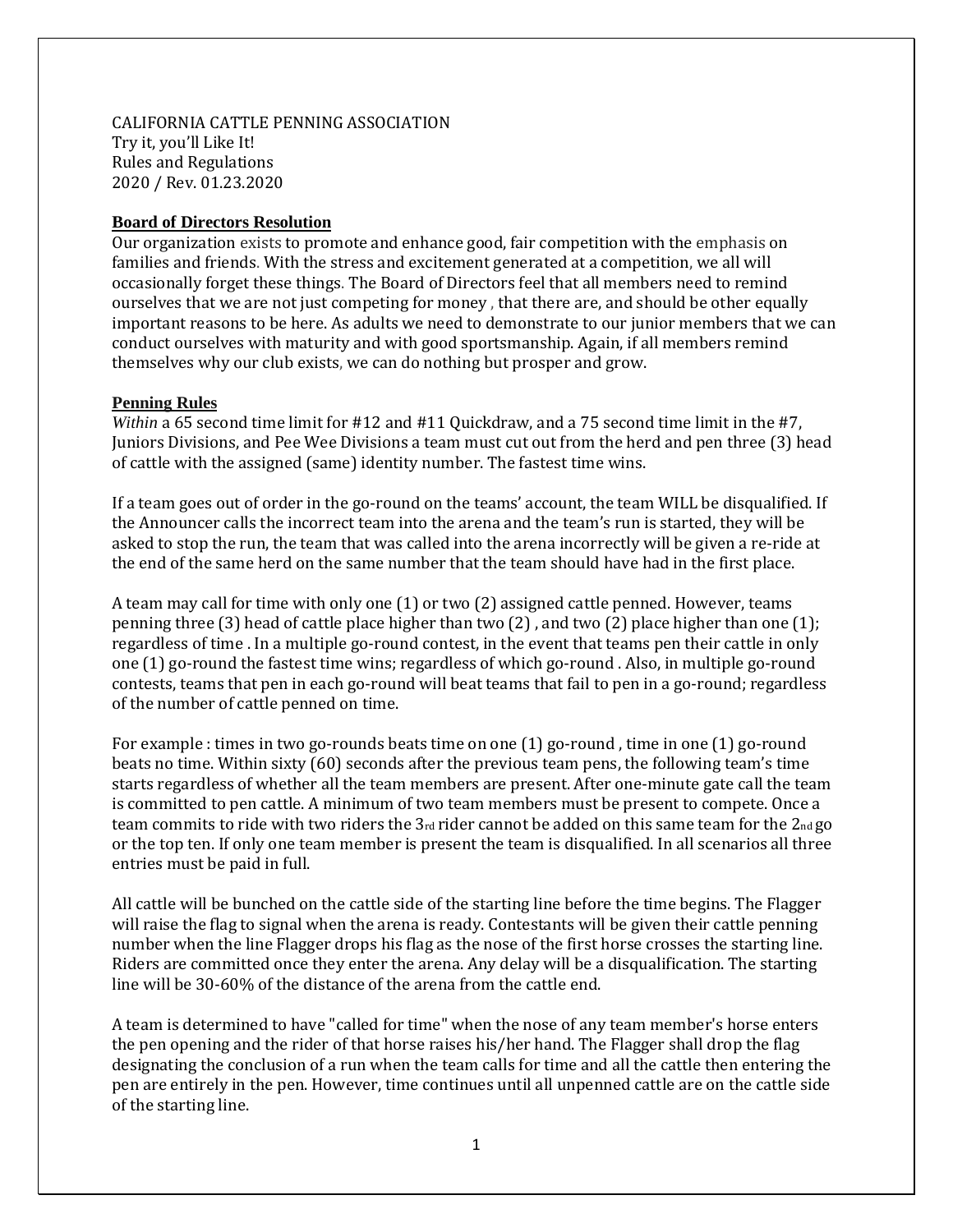In the event that an animal escapes from the pen after time is called for, but prior to the time that any unpenned cattle are on the cattle side of the Flagger's line, the team will be flagged a 'No Time'. In a case where officials stop time prior to the end of the run, the team will receive another run at the end of that herd using the same cattle number, regardless of the team 's order of go in the herd. The team may not better the time that was recorded on the original run. A team calling for time with any wrong numbered cattle in the pen will be judged a 'No Time'. A team exhibiting any unnecessary roughness will be judged a 'No Time'. If more than four (4) cattle are brought across the starting line, a team will be flagged a 'No Time'.

Contact with cattle by hands, hats, rope, bats, Rommel, or any other equipment is a disqualification. No hazing with whips, hats or ropes are allowed. Rommels or reins may be used in direct contact with the horse or chaps only.

As each new team begins a run, there should be thirty (30) head of cattle in the arena. In the event that more or less than three (3) identical numbers are discovered within a herd, when discovered, the team in the arena (at that time) with more or less than three (3) identical numbers must have a rerun at the end of the total go-round. Times for all other teams that have already penned within such a mis-numbered herd will remain the same.

In the event a team is given a number that has already been used within a given herd, a rerun must be given immediately using the correct number with that same herd. Should the error be discovered after the herd has been removed from the arena, then the rerun will be given at the end of the total go-round using the same herd.

Once committed to the cattle, the team is completely responsible for their animals. It is the team's responsibility before working the cattle to pull up and call for a Judge's decision, if in their opinion; there is an injured or unusable animal in their numbered cattle. Once the cattle are worked, no excuses are accepted. If an animal leaves the arena, either over or through the fence, time will be immediately called and the team can either be disqualified for unnecessary roughness, or can be given a rerun, depending on the Judge's decision. If a re‐run is given, it must be given at the end of the herd and the team cannot better their called time. The Arena Operator and Directors in charge will determine the cattle used for re-runs. If more than one rerun is given in any go-round, they will be taken in order of occurrence.

When time is accidentally stopped before a dirty is cleared; the team will be given a re-ride on the same number cattle at the end of the herd. In the event that the team betters the time clocked on the original ride, the original time is awarded.

In the event of an unforeseen accident/collision, a re-ride may be given at the Directors discretion.

In the event of a tie affecting the placing, each team will pen three (3) head of cattle with the assigned (same) identity number. Fastest time breaks the tie.

In case of a dispute, the team puts up \$50 for a decision. If sustained, the team gets their money back, if not, the money will go to the Association. The head Flagger must be notified of a protest immediately prior to the next teams ' ride. The Flaggers, two (2) Directors‐in‐Charge and the CCPA President will be the Event Officials. Decisions of the Officials are FINAL.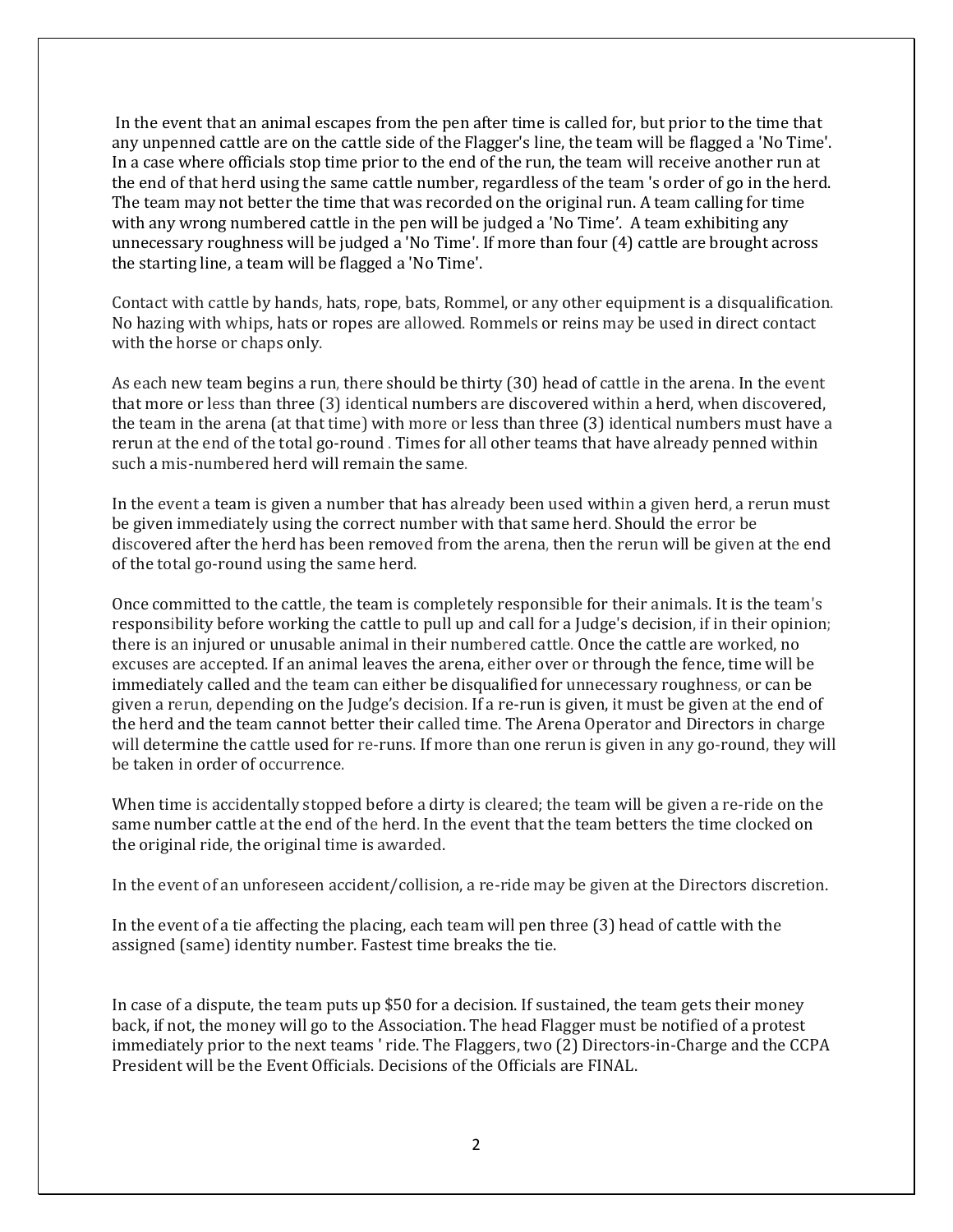In the event a situation arises that does not have an existing written rule, the Executive Committee (President, Vice President, Secretary, and Treasurer) will make a determination.

#### **Divisions**

Any CCPA approved event must have a #12 Division, a #7 Division, Junior 14 & under Division, PeeWee Penning Divisions, and a #11 Quickdraw Division.

CCPA works on five (5) number rating systems – Ones and Twos (1's & 2's) are classified as Novice riders, Threes and Fours (3's & 4's) are considered Limited/Amateur riders, and Fives (5's) are considered Open riders. Criteria are based on riding ability, experience, strategic understanding of the game, and horse's ability. CCPA's Rating Committee determines your rating and CCPA's Board of Directors reviews it for final approval. All Penners may appeal their rating by writing a letter to the President. CCPA Board or Rating Committee may change any person's rating after they have competed in two (2) CCPA events.

You many enter the #12 and #7 divisions four (4) times. Three (3) of your teams you may pick and must change at least one (1) partner. One (1) team must be a draw team. You are required to have one (1) draw team per division, but you may have up to four (4) draw teams if you should choose. Junior division participants may enter three (3) times and are exempt from the draw. PeeWees may enter two (2) times and are exempt from the draw. You may enter the #11 Quickdraw one (1) time, which will give you three (3) draw teams. You are responsible to see that you are only entered a maximum of four (4) times in an event. If you are entered more than four (4) times, the fastest time, points and money, if won, will not be awarded to you. Your teammates, however, will not be penalized.

**#12 Division:** \$50 entry fee, open to everyone, however, the total number of ·the team may not exceed a twelve (12) rating. A maximum of (1) Open Penner (rated #5) may ride on a team. Any team who breaches this rule will be disqualified.

**#7 Division:** \$40 entry fee, open to everyone. The total number of the team may not exceed a seven (7) rating.

**Junior Division (14 and under):** \$15 entry fee. Juniors may pick three (3) teams, changing at least one (1) partner each time. The team will consist of two (2) junior riders and one (1) adult Ghost Rider of the Juniors choosing. Junior riders must be 14 years of age or under on January 1st of the current penning year. The adult Ghost rider may only hold the line – they may not go in and cut cattle from the herd.

**PeeWee Division:** PeeWee's will have a One (1) rating and a \$5 entry fee. A team will consist of three (3) riders, two (2) adults and one (1) Peewee. A Peewee must be 10 years of age or under on January  $1<sup>st</sup>$  of the current penning year. Peewees must ride independently in the saddle. A team must cut out and pen one (1) head from the herd with their assigned number. The Peewee rider must be the first rider into the gate and raise his/her hand in the pen. No wrong numbered cattle are to be in the pen when time is called for. The Peewee rider must make the first attempt into the herd to cut out the assigned numbered cattle. The opening between the pen and the nearest lateral fence will either be paneled off or blocked by riders, as if it were paneled. There will be a 75 second time limit to this division. A PeeWee may ride in the junior division and still ride as a peewee; however, you may not ride above the junior division and still ride in the peewee division. Unassisted PeeWees my go two (2) times. Assisted PeeWees may go two (2) times. An assisted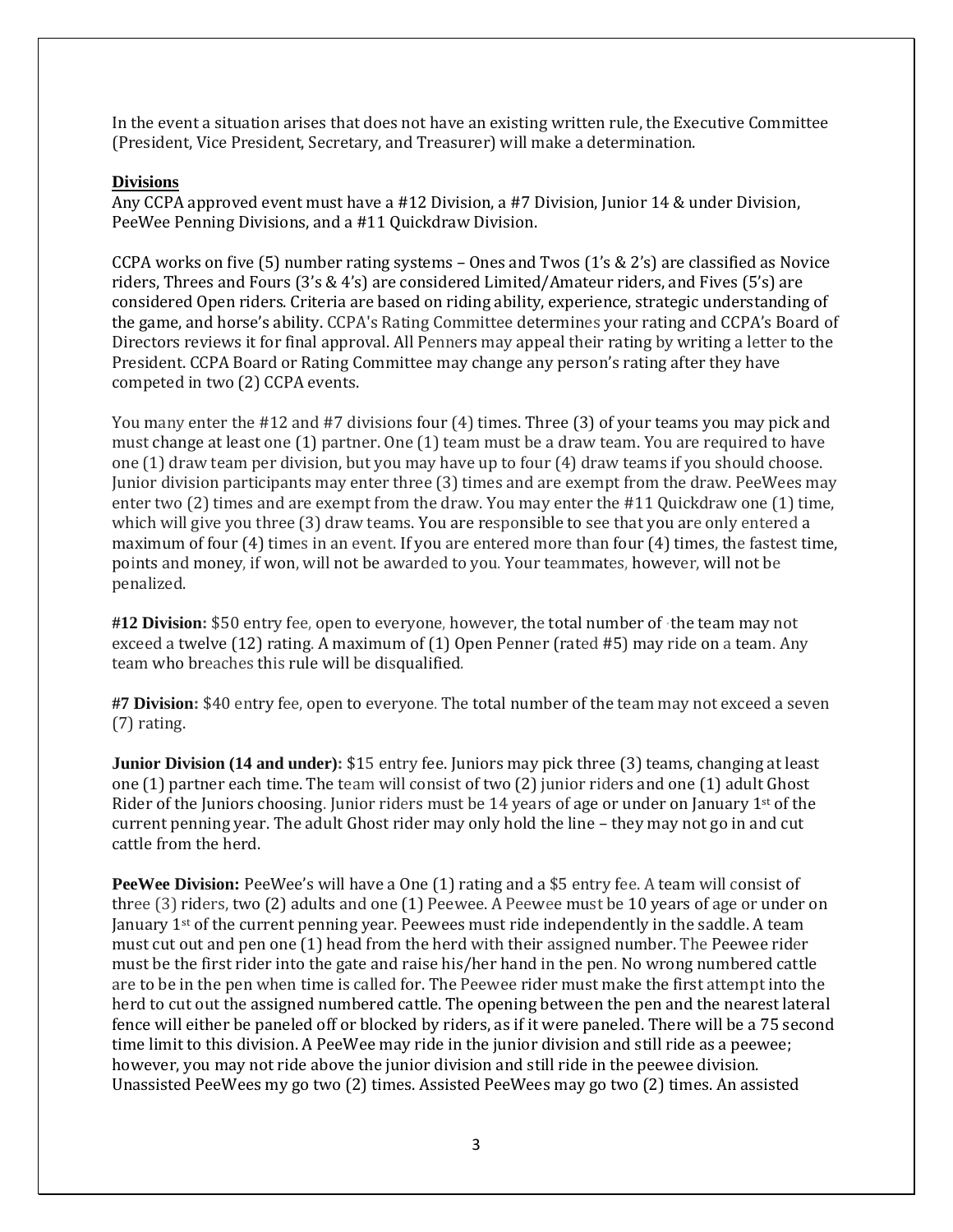PeeWee is defined as a lead line competitor. Pee Wees may only ride in 1 Pee Wee Division per show (may not ride in assisted and unassisted in the same show).

**#11 Quickdraw Division:** \$75 entry fee, open to everyone. This class is a TOTAL draw – no pick teams. A rider may only enter this division one (1) time. One (1) entry into this division will make three (3) draw teams for this rider. The total combined rating of any draw team may not exceed eleven (11). A maximum of one (1) Open Penner (rated #5) may ride on a team.

\*\*This division is an individual division. The rider – not team – with the fastest aggregate time on the most number of cattle will win\*\*

### **Order of Go:**

#12 – Two Go, Top Ten, Average PeeWees – One Go, No Average Juniors – Two Go, Average #7– Two Go, Average #11 Quickdraw – One Go Average

#### **Event Year**

The Penning & Sorting year will run from January 1st thru October 31st. CCPA will run a nine (9) month point system with final points ending with October's event. CCPA will have a finals dinner, awards, and shoot‐out in October.

#### **Membership Dues**

Yearly membership fees will be \$45 for adults and \$20 for youth (17 and under). Yearly memberships offered from January – June. Family membership at \$100.00 per family (family includes up to two (2) adults & children under 18 years old).

### **Permits**

Anyone participating in a CCPA event must be either a member or buy a \$15 day permit prior to competing.

# **Dress Code and Fines**

Western button up long or short-sleeved shirts must be worn tucked-in, boots or riding shoes with heels, and cowboy hats or no hat are required before entering the arena. Juniors/Pee Wees 14 and under must wear a helmet. Any rider on the team in violation of the dress code will be given a verbal warning to correct the infraction. If the violator does not correct it, they will be fined \$10 for each infraction and future rides for the event will be disqualified.

### **Member in Good Standing**

In order to compete in a CCPA sanctioned penning event, an individual must be a member in good standing. The term "good standing" includes a current paid membership or a day permit fee and no outstanding monies owed to CCPA due to returned checks, fines, etc. If an individual writes two or more checks that are returned by the bank, he/she will be considered to be a member not in good standing. Should that situation occur, then the individual would be required to pay all money in cash.